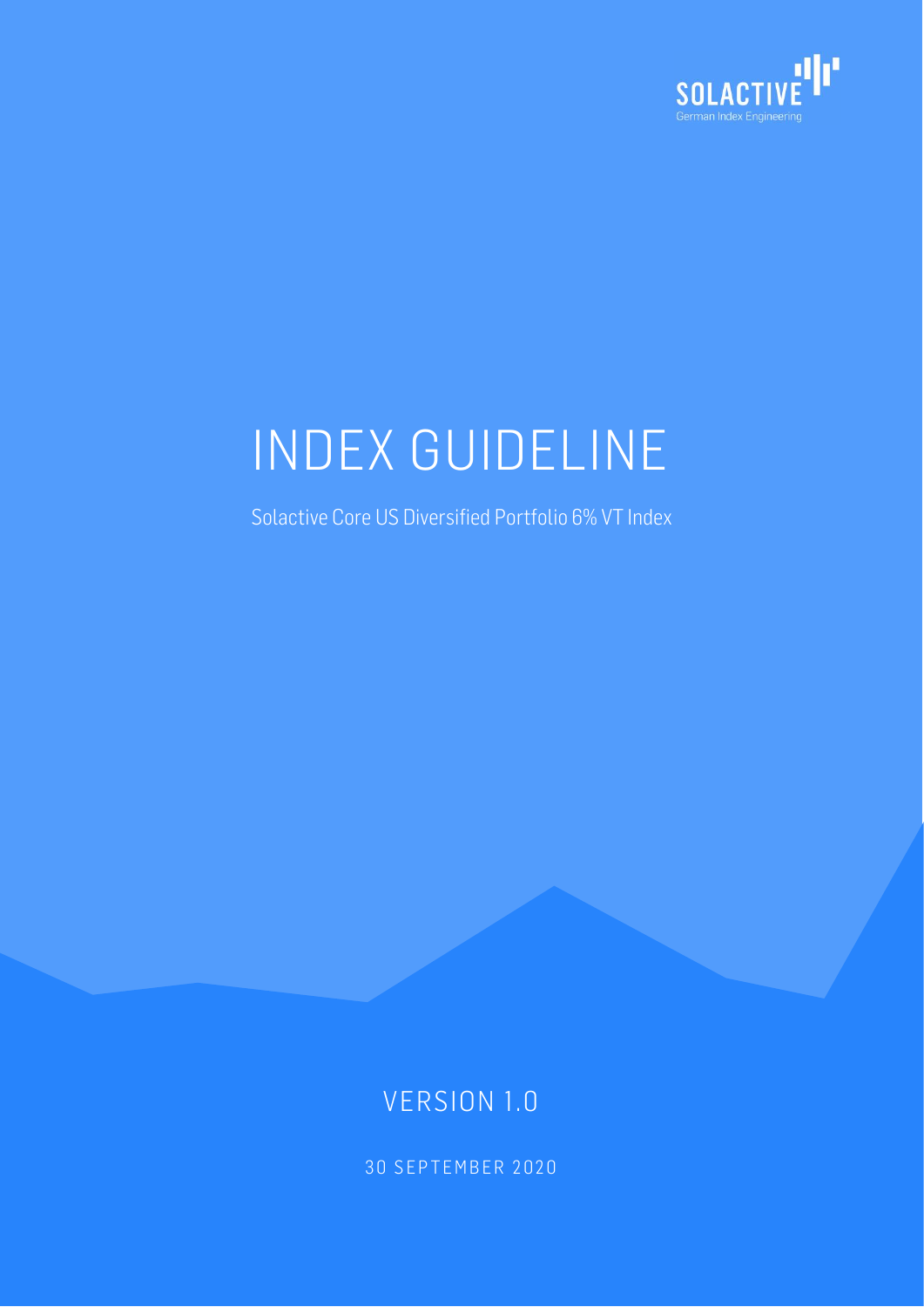### TABLE OF CONTENTS

| 1. |      |  |
|----|------|--|
|    | 1.1. |  |
|    | 1.2. |  |
|    | 1.3. |  |
|    | 1.4. |  |
|    | 1.5. |  |
| 2. |      |  |
|    | 2.1. |  |
|    | 2.2. |  |
|    | 2.3. |  |
| 3. |      |  |
|    | 3.1. |  |
|    | 3.2. |  |
| 4. |      |  |
|    | 4.1. |  |
|    | 4.2. |  |
|    | 4.3. |  |
|    | 4.4. |  |
|    | 4.5. |  |
|    | 4.6. |  |
| 5. |      |  |
|    | 5.1. |  |
|    | 5.2. |  |
|    | 5.3. |  |
|    | 5.4. |  |
|    | 5.5. |  |
| 6. |      |  |
|    |      |  |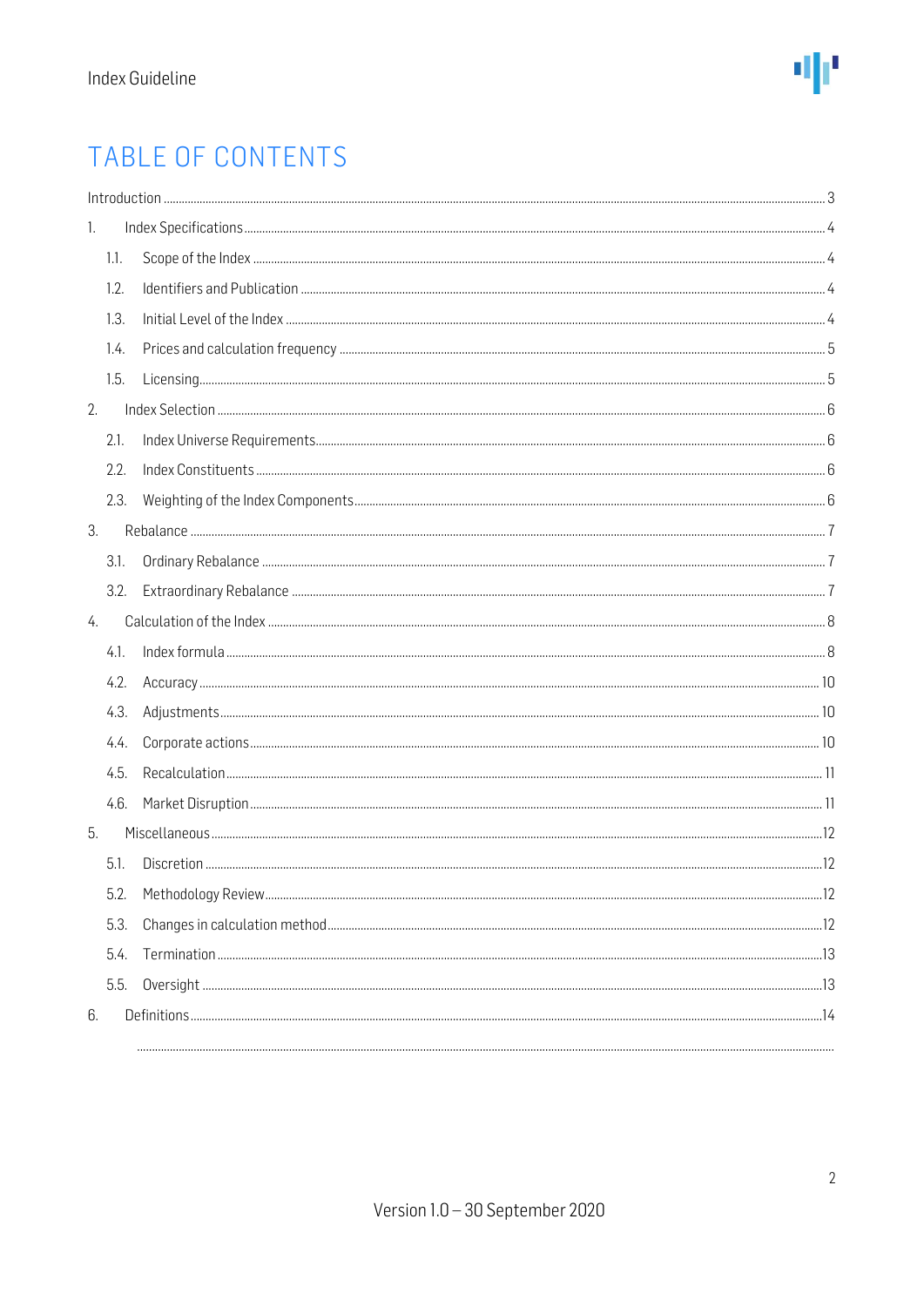### <span id="page-2-0"></span>INTRODUCTION

This document (the "GUIDELINE") is to be used as a guideline with regard to the composition, calculation and maintenance of Solactive Core US Diversified Portfolio 6% VT Index (the "INDEX"). Any amendments to the rules made to the Guideline are approved by the Index Committee specified in Section 5.5. The Index is calculated, administered and published by Solactive AG ("SOLACTIVE") assuming the role as index administrator (the "INDEX ADMINISTRATOR") under the Regulation (EU) 2016/1011 (the "BENCHMARK REGULATION" or "BMR"). The name "Solactive" is trademarked.

The GUIDELINE and the policies and methodology documents referenced herein contain the underlying principles and rules regarding the structure and operation of the INDEX. SOLACTIVE does not offer any explicit or tacit guarantee or assurance, neither pertaining to the results from the use of the INDEX nor the level of the INDEX at any certain point in time nor in any other respect. SOLACTIVE strives to the best of its ability to ensure the correctness of the calculation. There is no obligation for SOLACTIVE – irrespective of possible obligations to issuers – to advise third parties, including investors and/or financial intermediaries, of any errors in the INDEX. The publication of the INDEX by SOLACTIVE does not constitute a recommendation for capital investment and does not contain any assurance or opinion of SOLACTIVE regarding a possible investment in a financial instrument based on this INDEX.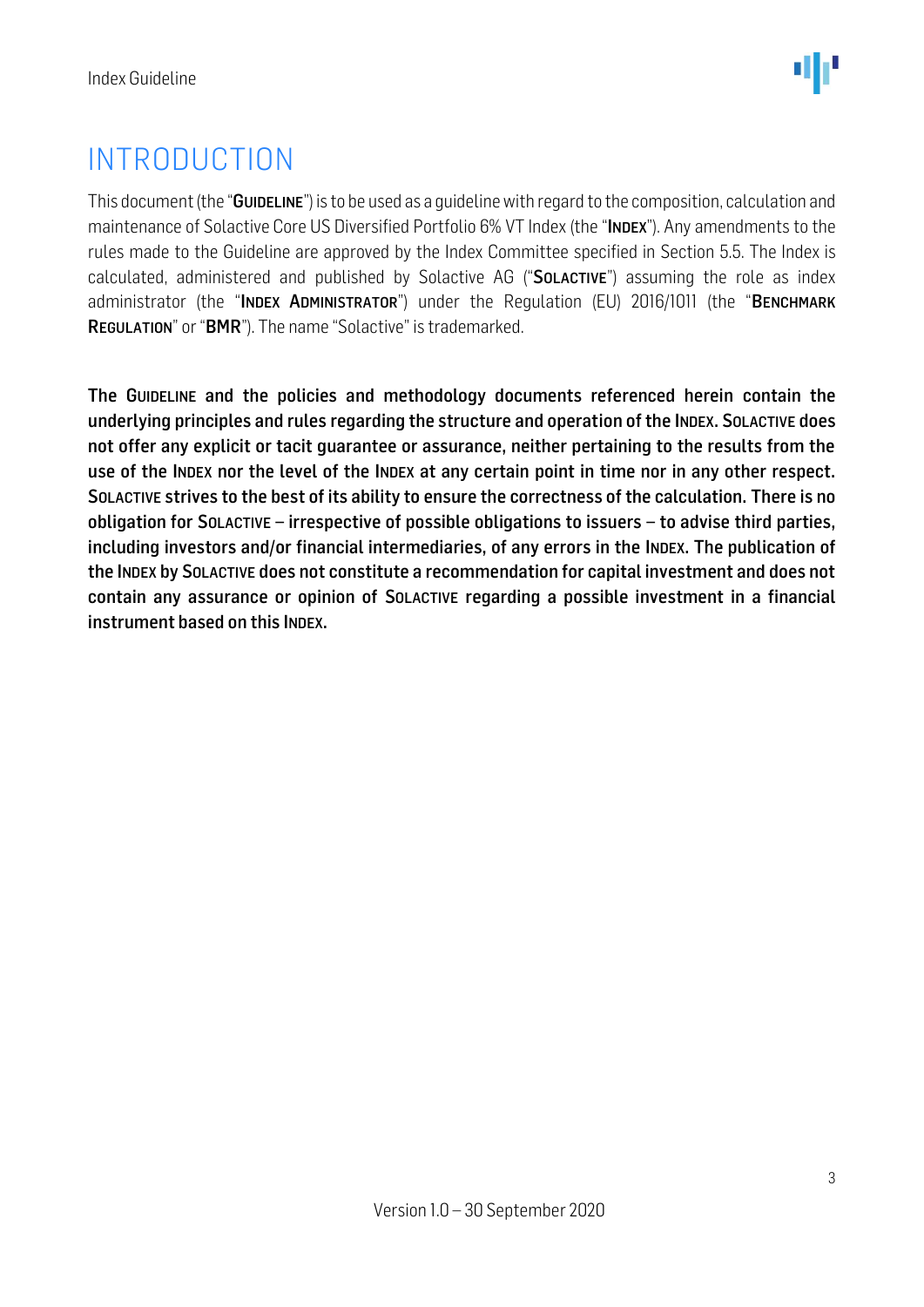## <span id="page-3-0"></span>1. INDEX SPECIFICATIONS

### <span id="page-3-1"></span>1.1. SCOPE OF THE INDEX

The Solactive Core US Diversified Portfolio 6% VT Index ("INDEX") is a USD (the "INDEX CURRENCY") denominated index.

The INDEX takes a variable exposure to the UNDERLYING INDEX, which is an excess return Index of an underlying Basket of 3 ETFs over the 3-month USD Libor rate (as published on Thomson Reuters under the RIC USD3MFSR=, Bloomberg US0003M Index), with the aim to achieve an annualized volatility of less than or equal to 6%. The INDEX allows a maximal leverage of 100%.

### <span id="page-3-2"></span>1.2. IDENTIFIERS AND PUBLICATION

The Index is published under the following identifiers:

| <b>Name</b>                                            | <b>ISIN</b>  | Currency | Type | <b>RIC</b> | <b>BBG</b> ticker |
|--------------------------------------------------------|--------------|----------|------|------------|-------------------|
| Solactive Core US Diversified<br>Portfolio 6% VT Index | DE000SL0A709 | USD.     | ER   | .SOLCDPVT  | SOLCDPVT Index    |

The INDEX is published via the price marketing services of Boerse Stuttgart GmbH and may be distributed to all of its affiliated vendors. Each vendor decides on an individual basis as to whether it will distribute or display the INDEX via its information systems. In the event that data cannot be provided to the price marketing services of Boerse Stuttgart GmbH, the INDEX cannot be published.

Any publication in relation to the INDEX (e.g. notices, amendments to the GUIDELINE) will be available at the website of the INDEX ADMINISTRATOR[: https://www.solactive.com/news/announcements/.](https://www.solactive.com/news/announcements/)

### <span id="page-3-3"></span>1.3. INITIAL LEVEL OF THE INDEX

The initial level of the INDEX on the 30/09/2005, the START DATE, is 1000. The initial level of the UNDERLYING INDEX on the 06/07/2005, the UNDERLYING INDEX START DATE, is 100. Historical values from the 30/09/2020, the LIVE DATE, will be recorded in accordance with Article 8 of the BMR. Levels of the INDEX published for a period prior to the LIVE DATE have been back-tested.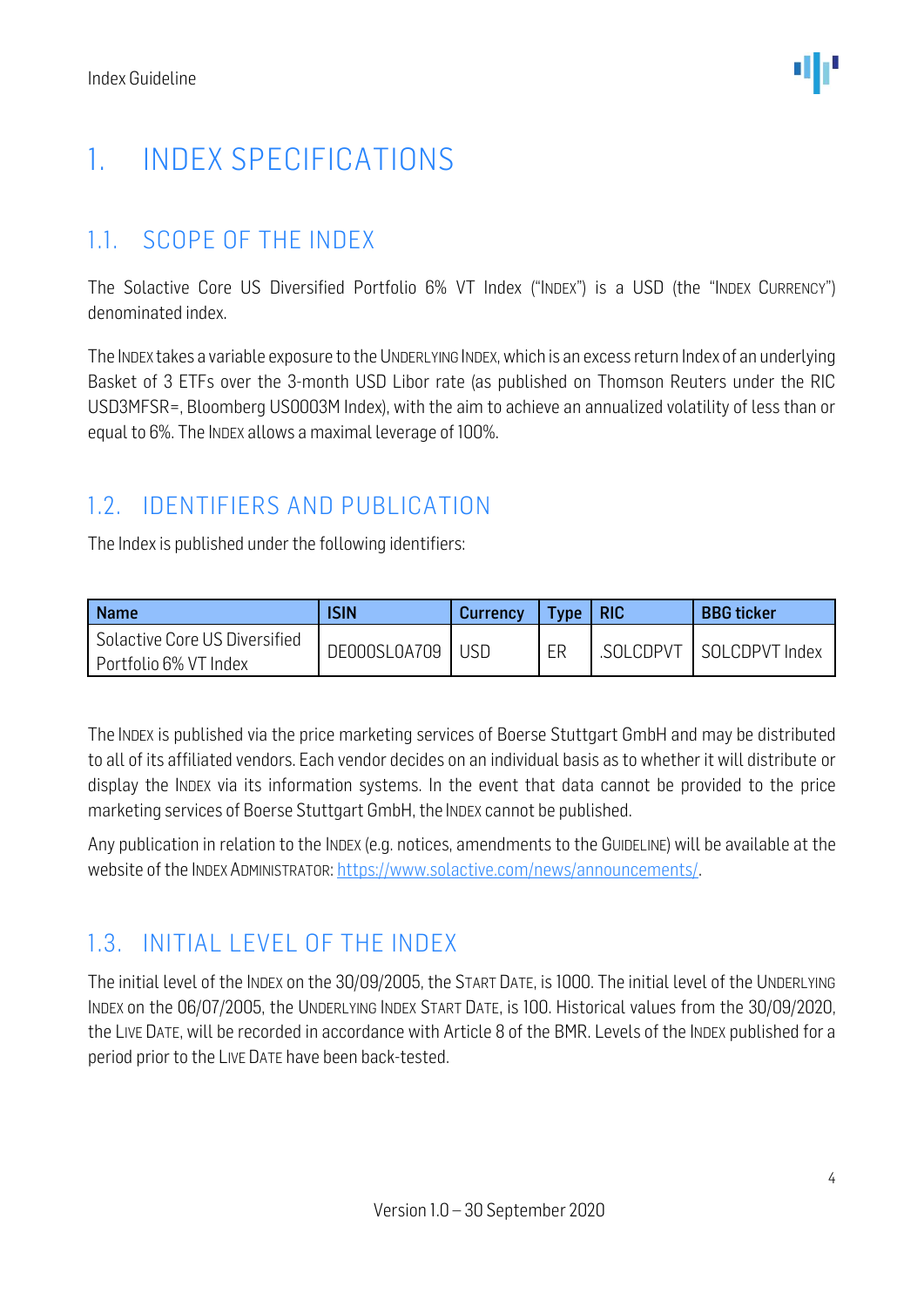

### <span id="page-4-0"></span>1.4. PRICES AND CALCULATION FREQUENCY

The level of the INDEX is calculated on each CALCULATION DAY from 3:30 p.m. to 10:52 p.m. CET based on the TRADING PRICES on the EXCHANGES on which the INDEX COMPONENTS are listed. TRADING PRICES of INDEX COMPONENTS not listed in the INDEX CURRENCY are converted using current Intercontinental Exchange (ICE) spot foreign exchange rate. Should there be no current TRADING PRICE for an INDEX COMPONENT, the later of: (i) the most recent CLOSING PRICE; or (ii) the last available TRADING PRICE for the preceding TRADING DAY is used in the calculation.

In addition to the intraday calculation a closing level of the INDEX for each CALCULATION DAY is also calculated. This closing level is based on the CLOSING PRICES for the INDEX COMPONENTS on the respective EXCHANGES on which the INDEX COMPONENTS are listed. The CLOSING PRICES of INDEX COMPONENTS not listed in the INDEX CURRENCY are converted using the 4pm London time WM Fixing quoted by Reuters. If there is no 4pm London time WM Fixing for the relevant CALCULATION DAY, the last available 4pm London time WM Fixing will be used for the closing level calculation.

### <span id="page-4-1"></span>1.5. LICENSING

Licenses to use the INDEX as the underlying value for financial instruments, investment funds and financial contracts may be issued to stock exchanges, banks, financial services providers and investment houses by SOLACTIVE.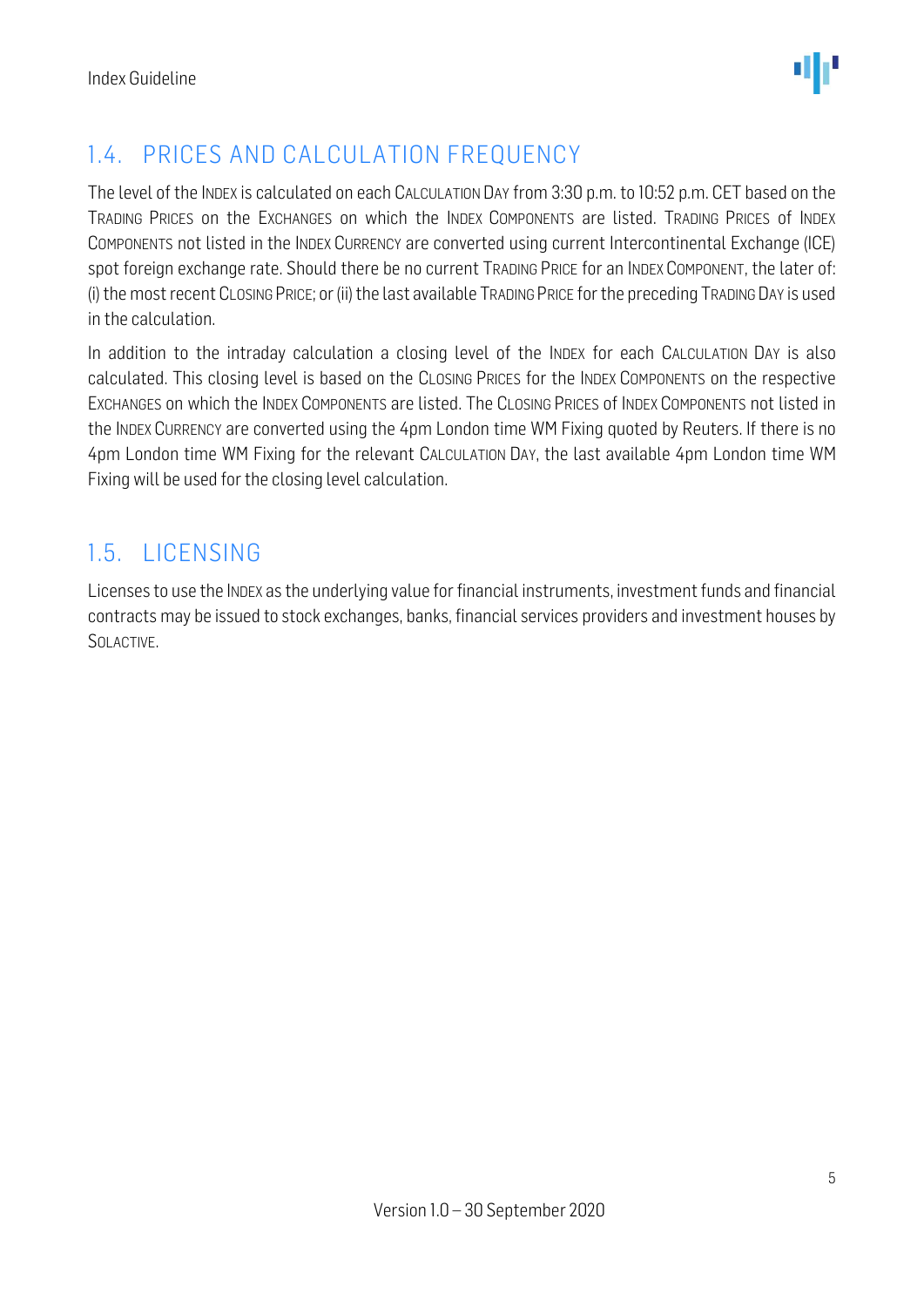### <span id="page-5-0"></span>2. INDEX SELECTION

As this INDEX is based on a static basket, no selection takes place

#### <span id="page-5-1"></span>2.1. INDEX UNIVERSE REQUIREMENTS

Not applicable as no ordinary rebalance takes place.

### <span id="page-5-2"></span>2.2. INDEX CONSTITUENTS

The INDEX is based on the is based on a basket ("BASKET") containing the following securities

#### ("INDEX COMPONENTS"):

| <b>Name</b>                  | Ticker               | <b>ISIN</b>  | Currency   | Weight |
|------------------------------|----------------------|--------------|------------|--------|
| SPDR S&P 500 ETF Trust       | SPY UP Equity        | US78462F1030 | <b>USD</b> | 33.33% |
| iShares 20+ Year Treasury BO | TLT UQ Equity        | US4642874329 | <b>USD</b> | 33.33% |
| <b>SPDR Gold Shares</b>      | <b>GLD UP Equity</b> | US78463V1070 | USD        | 33.33% |

#### <span id="page-5-3"></span>2.3. WEIGHTING OF THE INDEX COMPONENTS

On each REBALANCE DAY each INDEX COMPONENT is assigned a weight determined as per Section 2.2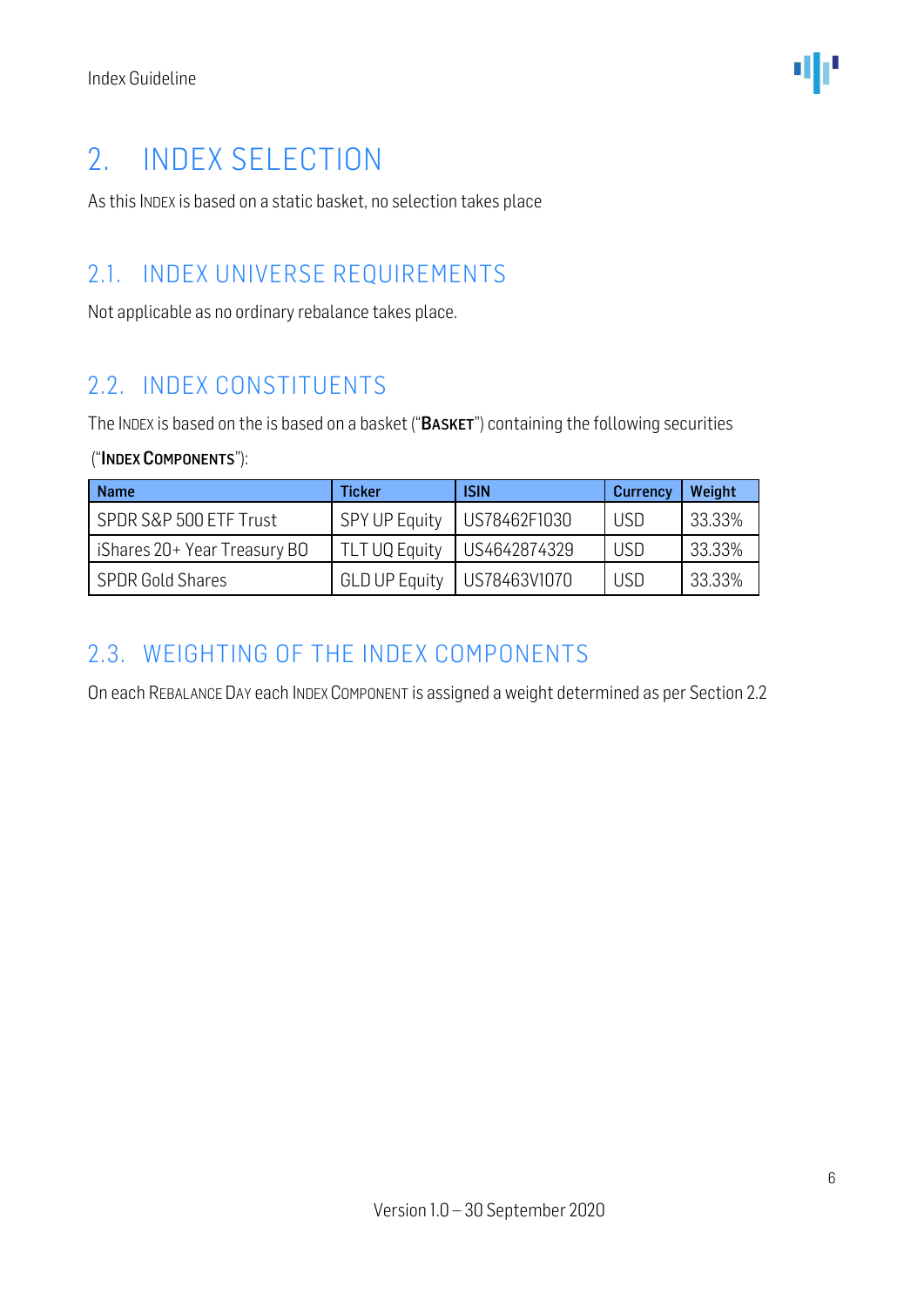# <span id="page-6-0"></span>3. REBALANCE

### <span id="page-6-1"></span>3.1. ORDINARY REBALANCE

No ordinary rebalance takes place. The BASKET will be adjusted back to the weights described in section 2.2, on the REBALANCE DAY after CLOSE OF BUSINESS.

The calculation is performed according to the Equity Index Methodology, which is available on the SOLACTIVE website: [https://www.solactive.com/documents/equity-index-methodology/.](https://www.solactive.com/documents/equity-index-methodology/) The standard index formula stipulates that the level of the BASKET changes based on the change of the prices of its INDEX COMPONENTS taking into account their weight in the BASKET and any currency conversion in case the price of an INDEX COMPONENT is quoted in a currency other than the INDEX CURRENCY.

Any dividends or other distributions are reinvested back (net of tax) into the INDEX COMPONENT paying the dividend or other distribution at the opening of the effective date (the so-called ex-date) of the payment of such dividend or other distribution.

### <span id="page-6-2"></span>3.2. EXTRAORDINARY REBALANCE

The INDEX is not rebalanced extraordinarily.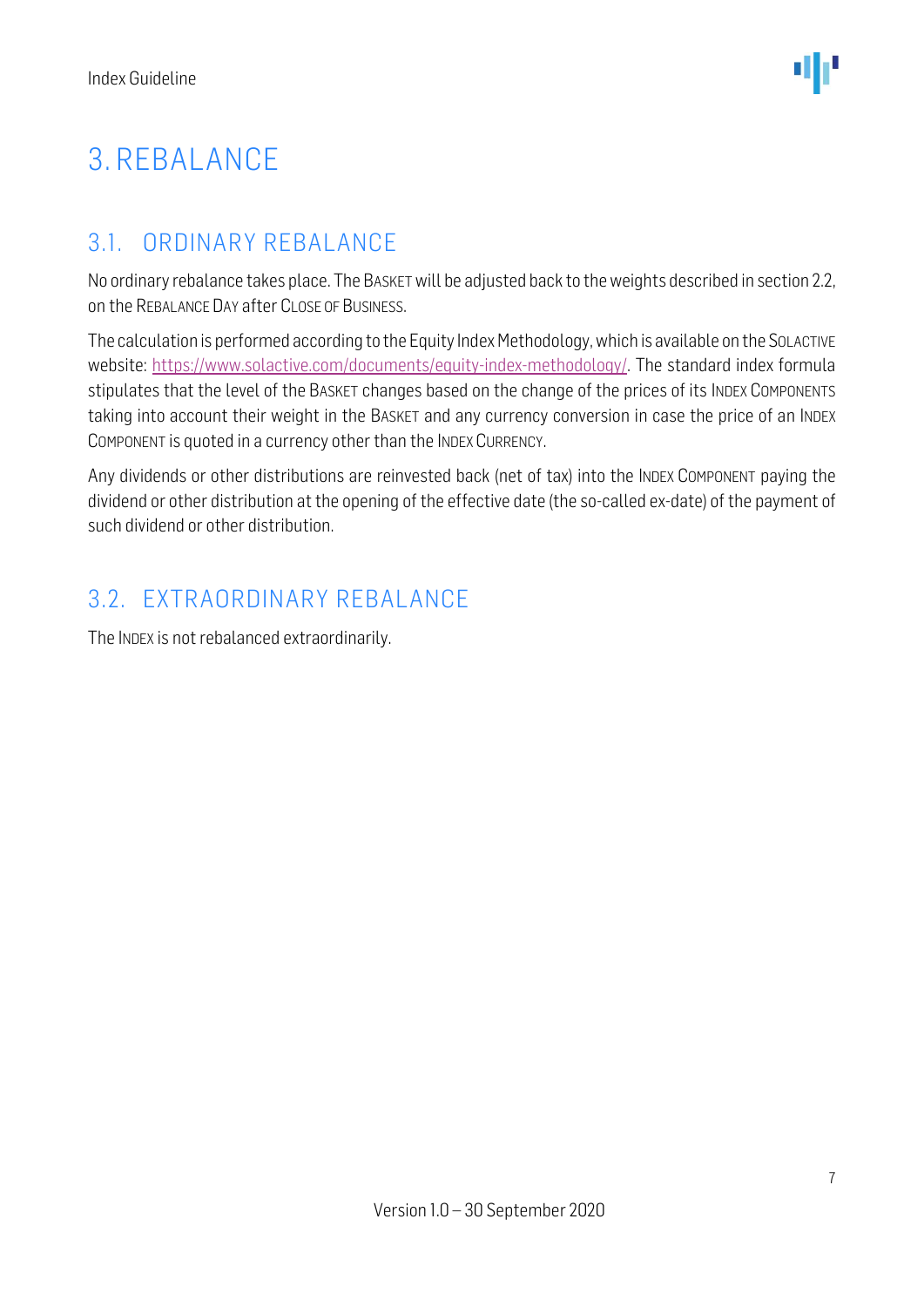# <span id="page-7-0"></span>4. CALCULATION OF THE INDEX

### <span id="page-7-1"></span>4.1. INDEX FORMULA

The level of the INDEX is (i) calculated based on the level of the UNDERLYING INDEX which is an excess return index over (ii) a BASKET that calculates as a Net Total Return, and (iii) that is adjusted with a volatility target formula of 6%.

The calculation of the level of the BASKET is done by applying the standard index formula described in the Equity Index Methodology, which is available on the SOLACTIVE website: [https://www.solactive.com/documents/equity-index-methodology/.](https://www.solactive.com/documents/equity-index-methodology/) The standard index formula stipulates that the level of the BASKET changes based on the change of the prices of the INDEX COMPONENTS taking into account their weight in the BASKET and any currency conversion in case the price of an INDEX COMPONENT is quoted in a currency other than the INDEX CURRENCY.

Any dividends or other distributions are reinvested back (net of tax) into the INDEX COMPONENT paying the dividend or other distribution at the opening of the effective date (the so-called ex-date) of the payment of such dividend or other distribution.

A more detailed description of the mechanics of the standard index formula for the calculation of the level of the BASKET can be found in the Equity Index Methodology under Section 1.2.

The level of the INDEX is calculated according to the following formula:

$$
Index_t = Index_{t-1} * \left(1 + w_{t-1} * \left(\frac{Underlying Index_t}{Underlying Index_{t-1}} - 1\right)\right)
$$

Where:

 $Index_t$ : The level of the INDEX as of CALCULATION DAY t.

 $Index_{t-1}$ : The level of the INDEX as of CALCULATION DAY t-1.

 $W_{t-1}$ : The weight as of CALCULATION DAY t-1.

 $\boldsymbol{Underlying~Index_t}$ : The level of the UNDERLYING INDEX as of CALCULATION DAY t.

Underlying Index $_{t-1}$ : The level of the UNDERLYING INDEX as of CALCULATION DAY t-1.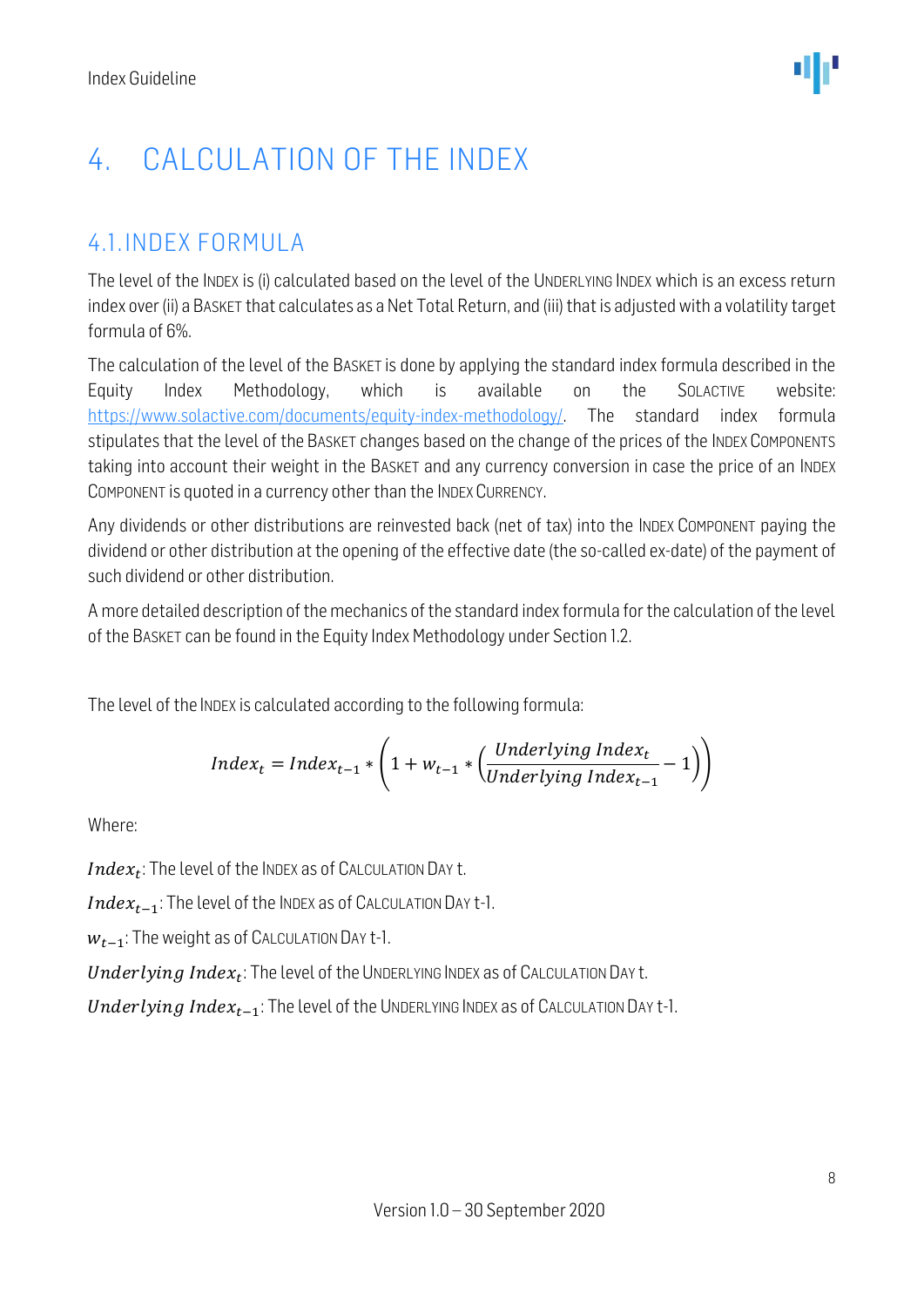

The UNDERLYING INDEX as of CALCULATION DAY t is calculated according to the following:

$$
Underlying Index_t = Underlying Index_{t-1} * \left( \left( \frac{Basket_t}{Basket_{t-1}} - rate_{t-1} * DCF_{t,t-1} \right) \right)
$$

Where:

 $\mathit{Underlying Index}_t$ : The level of the UNDERLYING INDEX as of CALCULATION DAY t.

Underlying Index $_{t-1}$ : The level of the UNDERLYING INDEX as of CALCULATION DAY t-1.

 $\emph{Basket}_t$ : The level of the Basket as of Calculation Day t.

 $Basket_{t-1}$ : The level of the BASKET as of CALCULATION DAY t-1.

 $rate_{t-1}$ : The 3-month USD Libor rate expressed in % (RIC: USD3MFSR=) as of CALCULATION DAY t-1.

 $DCF_{t.t-1}$ : The number of calendar days between CALCULATION DAY t (including) and CALCULATION DAY t-1. (excluding), divided by 360.

The weight as of CALCULATION DAY t is calculated according to the following:

$$
w_t = min\left(MaxWeight, \frac{Volatility\ Target}{RefVol_t}\right)
$$

Where:

 $MaxWeight$  is the maximum weight, which equals to 100%.

Volatility Target is the level of the target volatility of 6%.

$$
RefVol_t = Max(Vol20d_{(t-1)}, Vol60d_{(t-1)})
$$

$$
Vol20d_{(t)} = \sqrt{\frac{252}{20} \times \sum_{i=0}^{19} \left( r_{t-i} - \frac{1}{20} \times \sum_{j=0}^{19} r_{t-j} \right)^2}
$$

$$
Vol60d_{(t)} = \sqrt{\frac{252}{60} \times \sum_{i=0}^{59} \left( r_{t-i} - \frac{1}{60} \times \sum_{j=0}^{59} r_{t-j} \right)^2}
$$
  
With  $r_t = \ln \left( \frac{Underlying Index_t}{underlying Index_{t-1}} \right)$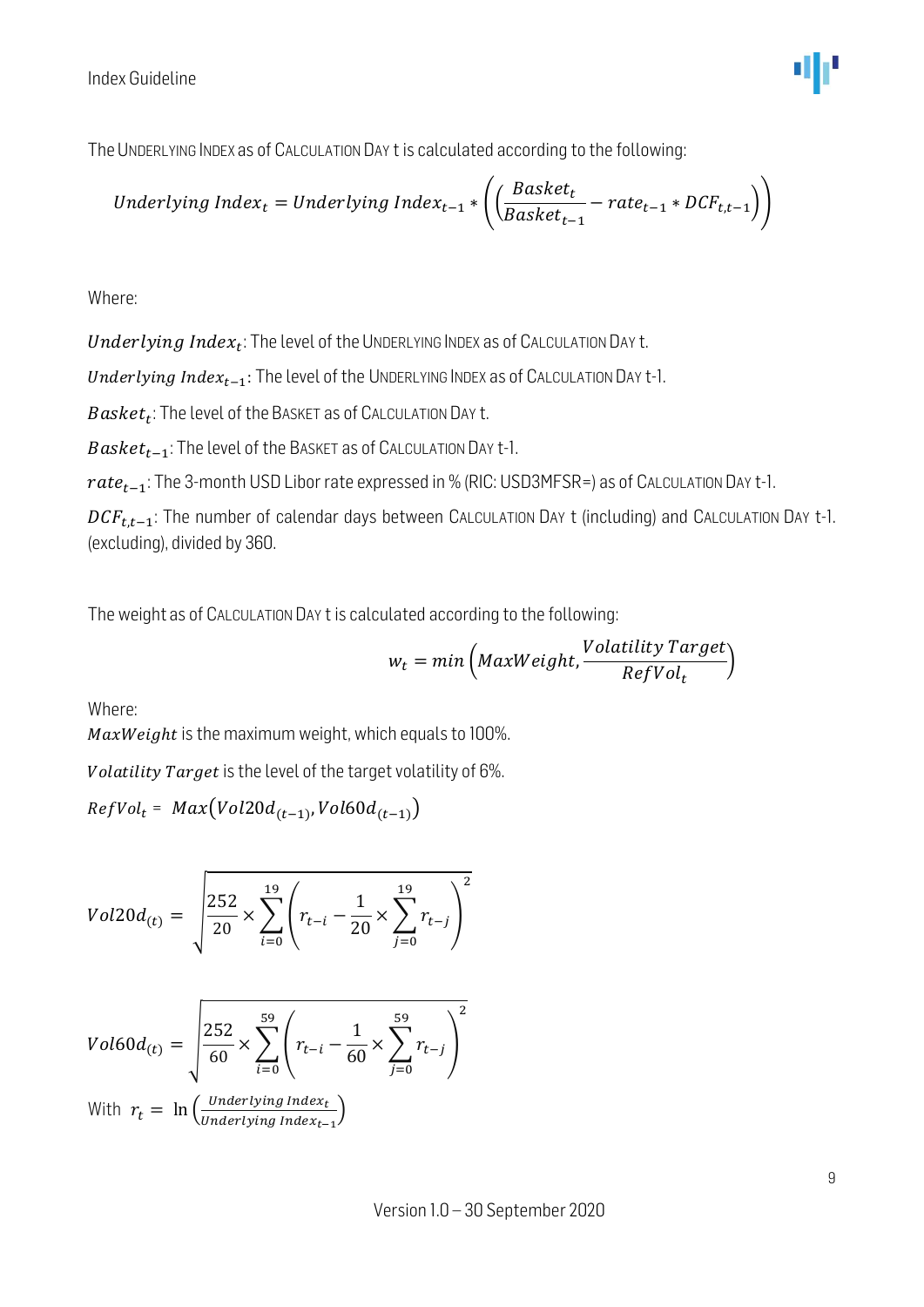### <span id="page-9-0"></span>4.2. ACCURACY

The level of the INDEX will be rounded to 2 decimal places.

### <span id="page-9-1"></span>4.3. ADJUSTMENTS

Under certain circumstances, an adjustment of the INDEX may be necessary between two consecutive regular REBALANCE DAYS. Such adjustment has to be made if a corporate action (as specified in Section 4.4 below) in relation of an INDEX COMPONENT occurs. Such adjustment may have to be done in relation to an INDEX COMPONENT and/or may also affect the number of INDEX COMPONENTS and/or the weighting of certain INDEX COMPONENTS and will be made in compliance with the SOLACTIVE Equity Index Methodology, which is incorporated by reference and available on the SOLACTIVE website: [https://www.solactive.com/documents/equity-index-methodology/.](https://www.solactive.com/documents/equity-index-methodology/)

SOLACTIVE will announce the INDEX adjustment giving a notice period of at least two TRADING DAYS (with respect to the affected INDEX COMPONENT) on the SOLACTIVE website under the Section "Announcements", which is available at [https://www.solactive.com/news/announcements/.](https://www.solactive.com/news/announcements/) The INDEX adjustments will be implemented on the effective day specified in the respective notice.

### <span id="page-9-2"></span>4.4. CORPORATE ACTIONS

As part of the INDEX maintenance SOLACTIVE will consider various events – also referred to as corporate actions –which result in an adjustment to the INDEX between two consecutive regular REBALANCE DAYS. Such events have a material impact on the price, weighting or overall integrity of INDEX COMPONENTS. Therefore, they need to be accounted for in the calculation of the INDEX. Corporate actions will be implemented from the cum-day to the ex-day of the corporate action, so that the adjustment to the INDEX coincides with the occurrence of the price effect of the respective corporate action.

Adjustments to the INDEX to account for corporate actions will be made in compliance with the Equity Index Methodology, which is available on the SOLACTIVE website: [https://www.solactive.com/documents/equity](https://www.solactive.com/documents/equity-index-methodology/)[index-methodology/.](https://www.solactive.com/documents/equity-index-methodology/) This document contains for each corporate action a brief definition and specifies the relevant adjustment to the INDEX variables.

While SOLACTIVE aims at creating and maintaining its methodology for the treatment of corporate actions as generic and transparent as possible and in line with regulatory requirements, it retains the right in accordance with the Equity Index Methodology to deviate from these standard procedures in case of any unusual or complex corporate action or if such a deviation is made to preserve the comparability and representativeness of the INDEX over time.

SOLACTIVE considers the following, but not conclusive, list of corporate actions as relevant for the BASKET maintenance: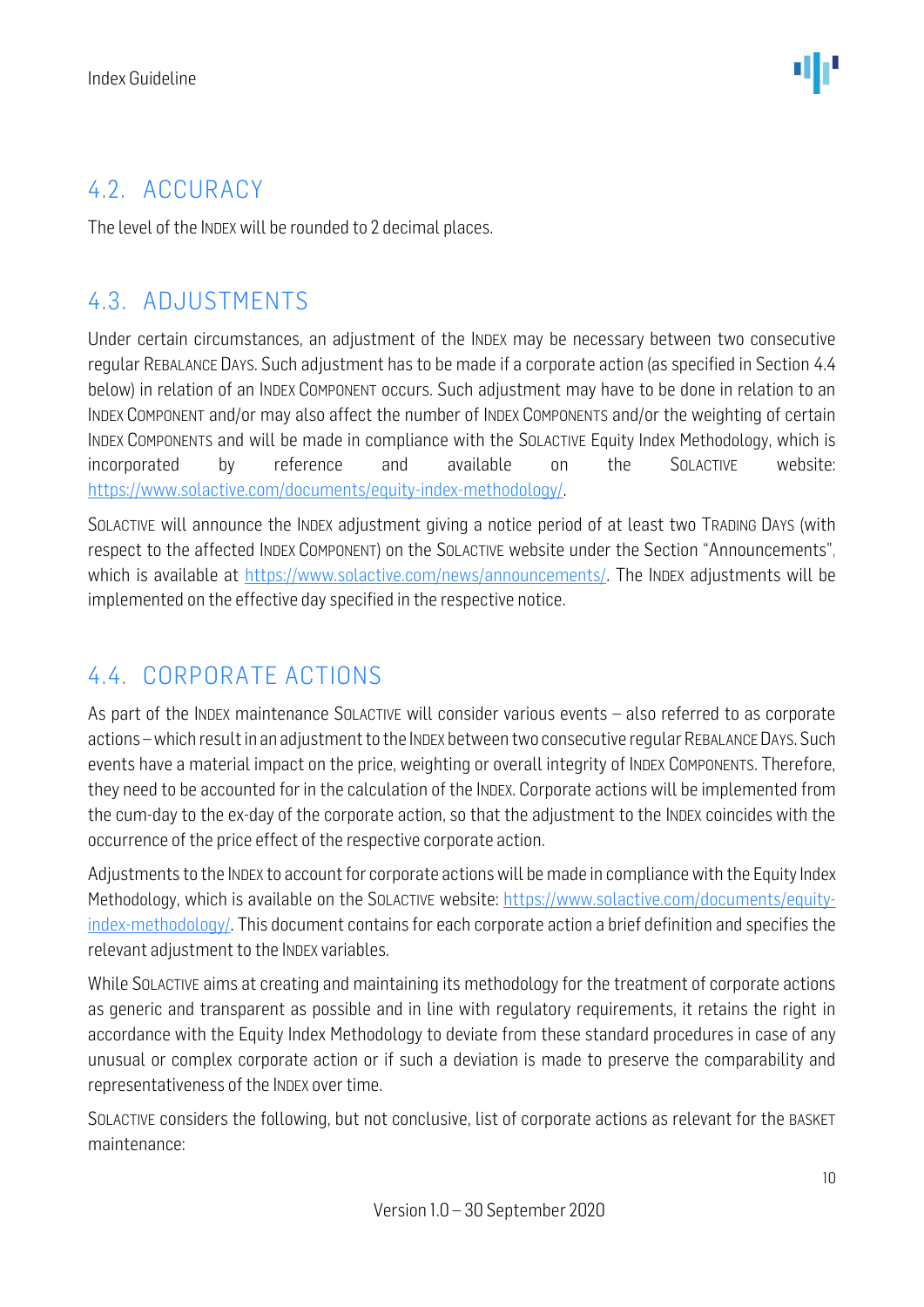- $\geq$  Cash Distributions (e.g. payment of a dividend)
- $>$  Stock distributions (e.g. payment of a dividend in form of additional shares)
- $>$  Stock distributions of another company (e.g. payment of a dividend in form of additional shares of another company (e.g. of a subsidiary))
- $>$  Share splits (company's present shares are divided and therefore multiplied by a given factor)
- $\geq$  Reverse splits (company's present shares are effectively merged)
- $\geq$  Capital increases (such as issuing additional shares)
- $>$  Share repurchases (a company offer its shareholders the option to sell their shares to a fixed price)
- $>$  Spin-offs (the company splits its business activities into two or more entities and distributes new equity shares in the created entities to the shareholders of the former entity)
- $\geq$  Mergers & Acquisitions (transaction in which the ownership of a company (or other business organizations) are transferred or consolidated with other entities, e.g. fusion of two or more separate companies into one entity)
- $\geq 0$ elistings (company's shares are no longer publicly traded at a stock exchange)
- $>$  Nationalization of a company (effective control of a legal entity is taken over by a state)
- $>$  Insolvency

### <span id="page-10-0"></span>4.5. RECALCULATION

Solactive makes the greatest possible efforts to accurately calculate and maintain its indices. However, errors in the index determination process may occur from time to time for variety reasons (internal or external) and therefore, cannot be completely ruled out. Solactive endeavors to correct all errors that have been identified within a reasonable period of time. The understanding of "a reasonable period of time" as well as the general measures to be taken are generally depending on the underlying and is specified in the Solactive [Correction Policy,](http://www.solactive.com/news/documents/) which is incorporated by reference and available on the Solactive website: www.solactive.com.

#### <span id="page-10-1"></span>4.6. MARKET DISRUPTION

In periods of market stress Solactive calculates its indices following predefined and exhaustive arrangements as described in the Solactive [Disruption Policy,](http://www.solactive.com/news/documents/) which is incorporated by reference and available on the Solactive website: www.solactive.com. Such market stress can arise due to a variety of reasons, but generally results in inaccurate or delayed prices for one or more Index Components. The determination of the Index may be limited or impaired at times of illiquid or fragmented markets and market stress.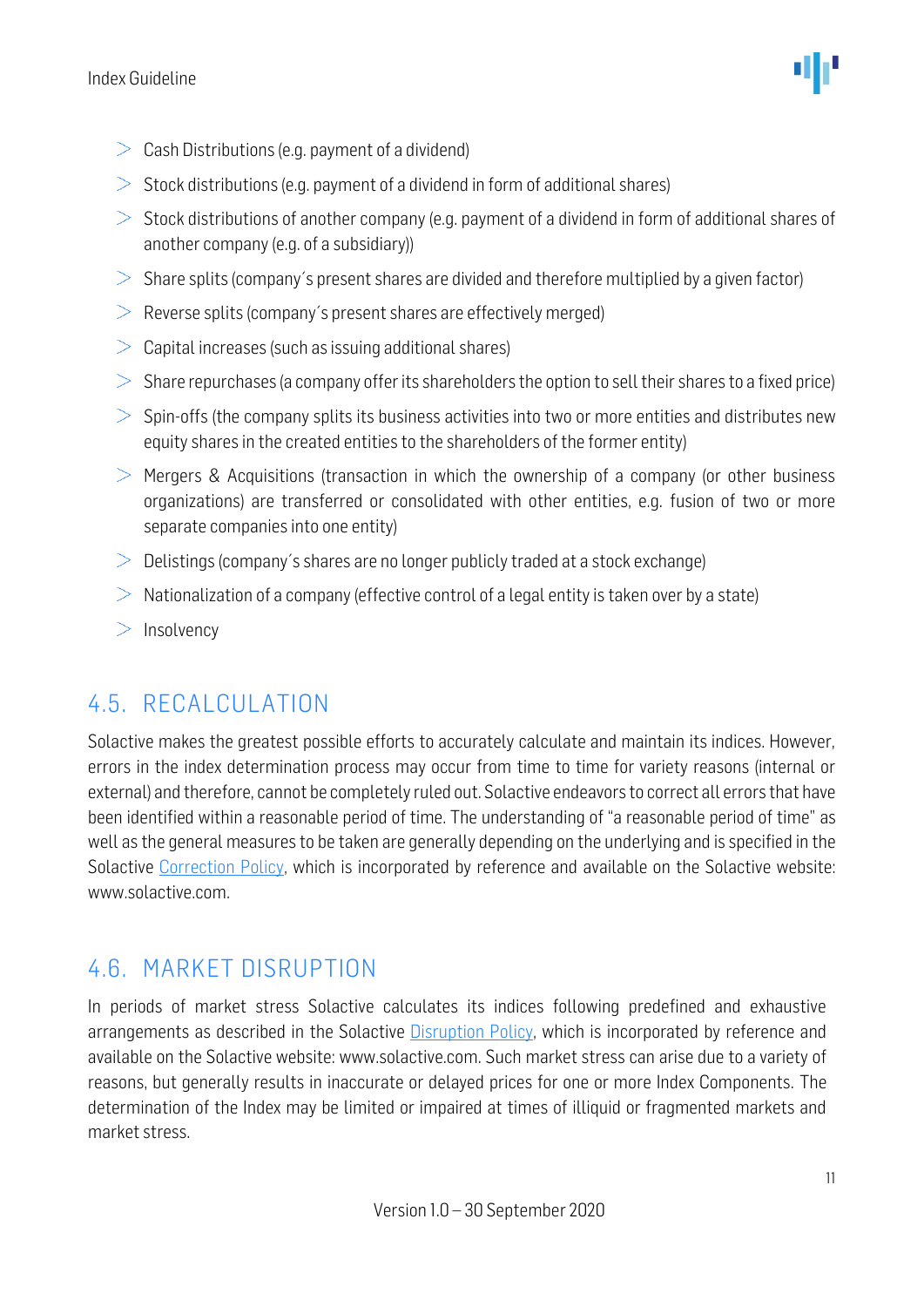# <span id="page-11-0"></span>5. MISCELLANEOUS

### <span id="page-11-1"></span>5.1.DISCRETION

Any discretion which may need to be exercised in relation to the determination of the INDEX (for example the determination of the INDEX UNIVERSE (if applicable), the selection of the INDEX COMPONENTS (if applicable) or any other relevant decisions in relation to the INDEX) shall be made in accordance with strict rules regarding the exercise of discretion or expert judgement.

### <span id="page-11-2"></span>5.2. METHODOLOGY REVIEW

The methodology of the Index is subject to regular review. In case a need of a change of the methodology has been identified within such review (e.g. if the underlying market or economic reality has changed since the launch of the Index, i.e. if the present methodology is based on obsolete assumptions and factors and no longer reflects the reality as accurately, reliably and appropriately as before), such change will be made in accordance with the Methodology Policy, which is incorporated by reference and available on the Solactive website[: www.solactive.com.](file://///ad.solactive.com/dfs/ComplexOps/Clients/Goldman%20Sachs/SOLUDPVT/www.solactive.com)

Such change in the Methodology will be announced on the Solactive webpage under the section "[Announcement](file://///ad.solactive.com/dfs/ComplexOps/Clients/Goldman%20Sachs/SOLUDPVT/Announcement)", which is available at [https://www.solactive.com/news/announcements/.](https://www.solactive.com/news/announcements/) The date of the last amendment of this Index is contained in this Guideline.

### <span id="page-11-3"></span>5.3. CHANGES IN CALCULATION METHOD

The application by the INDEX ADMINISTRATOR of the method described in this document is final and binding. The INDEX ADMINISTRATOR shall apply the method described above for the composition and calculation of the INDEX. However, it cannot be excluded that the market environment, supervisory, legal and financial or tax reasons may require changes to be made to this method. The INDEX ADMINISTRATOR may also make changes to the terms and conditions of the INDEX and the method applied to calculate the INDEX that it deems to be necessary and desirable in order to prevent obvious or demonstrable error or to remedy, correct or supplement incorrect terms and conditions. The INDEX ADMINISTRATOR is not obliged to provide information on any such modifications or changes. Despite the modifications and changes, the INDEX ADMINISTRATOR will take the appropriate steps to ensure a calculation method is applied that is consistent with the method described above.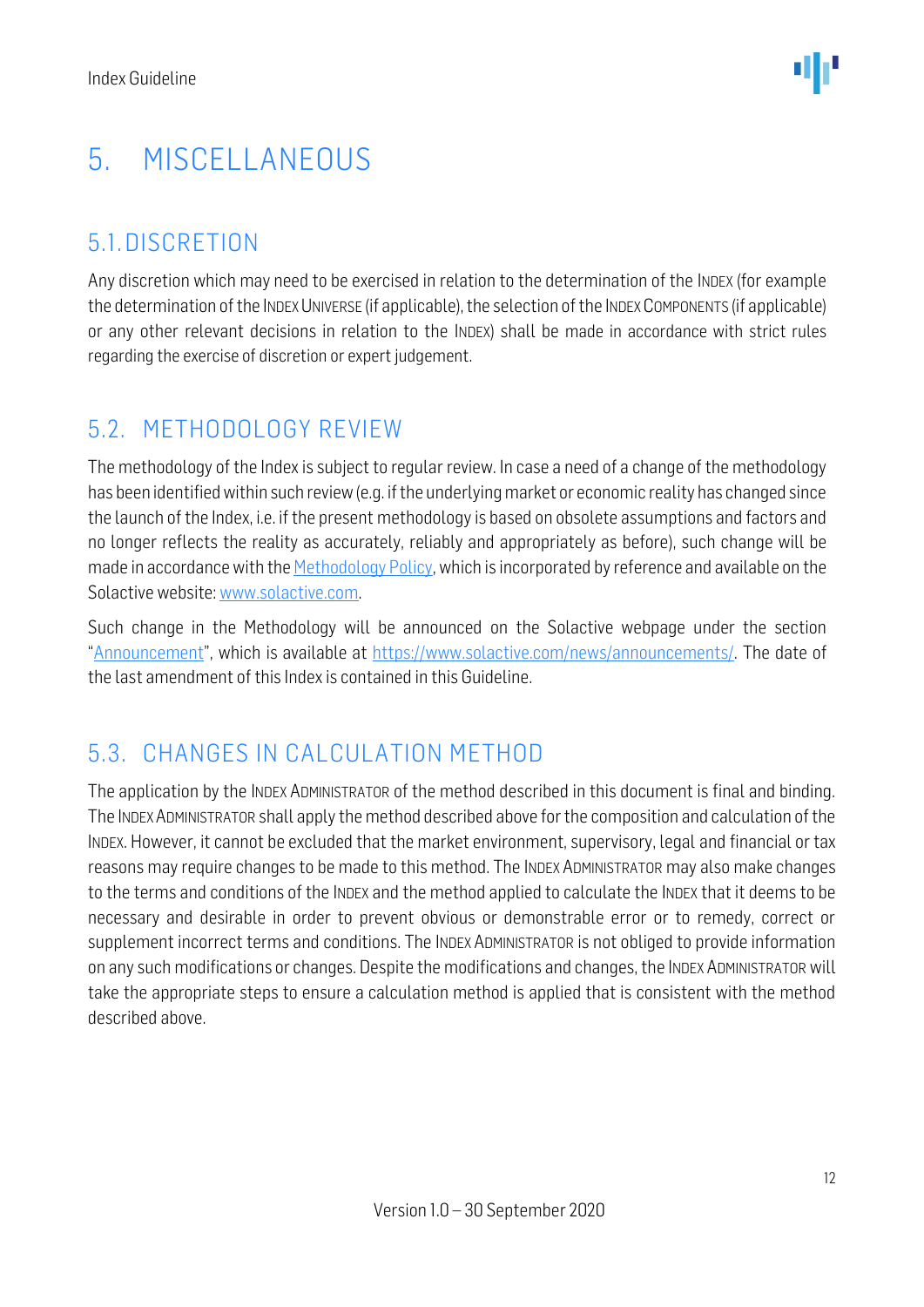### <span id="page-12-0"></span>5.4. TERMINATION

Solactive makes the greatest possible efforts to ensure the resilience and continued integrity of its indices over time. Where necessary, Solactive follows a clearly defined and transparent procedure to adapt index methodologies to changing underlying markets (see Section 5.2 "Methodology Review") in order to maintain continued reliability and comparability of the indices. Nevertheless, if no other options are available the orderly cessation of an index may be indicated. This is usually the case when the underlying market or economic reality, which an index is set to measure or to reflect, changes substantially and in a way not foreseeable at the time of inception of the index, the index rules, and particularly the selection criteria, can no longer be applied coherently or the index is no longer used as the underlying value for financial instruments, investment funds and financial contracts.

Solactive has established and maintains clear guidelines on how to identify situations in which the cessation of an index is unavoidable, how stakeholders are to be informed and consulted and the procedures to be followed for a termination or the transition to an alternative index. Details are specified

in the Termination Policy, which is incorporated by reference and available on the Solactive website: [https://www.solactive.com/documents/termination-policy/.](https://www.solactive.com/documents/termination-policy/)

### <span id="page-12-1"></span>5.5. OVERSIGHT

An index committee composed of staff from Solactive and its subsidiaries (the "INDEX COMMITTEE") is responsible for decisions regarding any amendments to the rules of the Index. Any such amendment, which may result in an amendment of the Guideline, must be submitted to the Index Committee for prior approval and will be made in compliance with the "Solactive [Methodology](http://methodology/) Policy", which is available at [https://www.solactive.com/documents/methodology-policy/.](https://www.solactive.com/documents/methodology-policy/)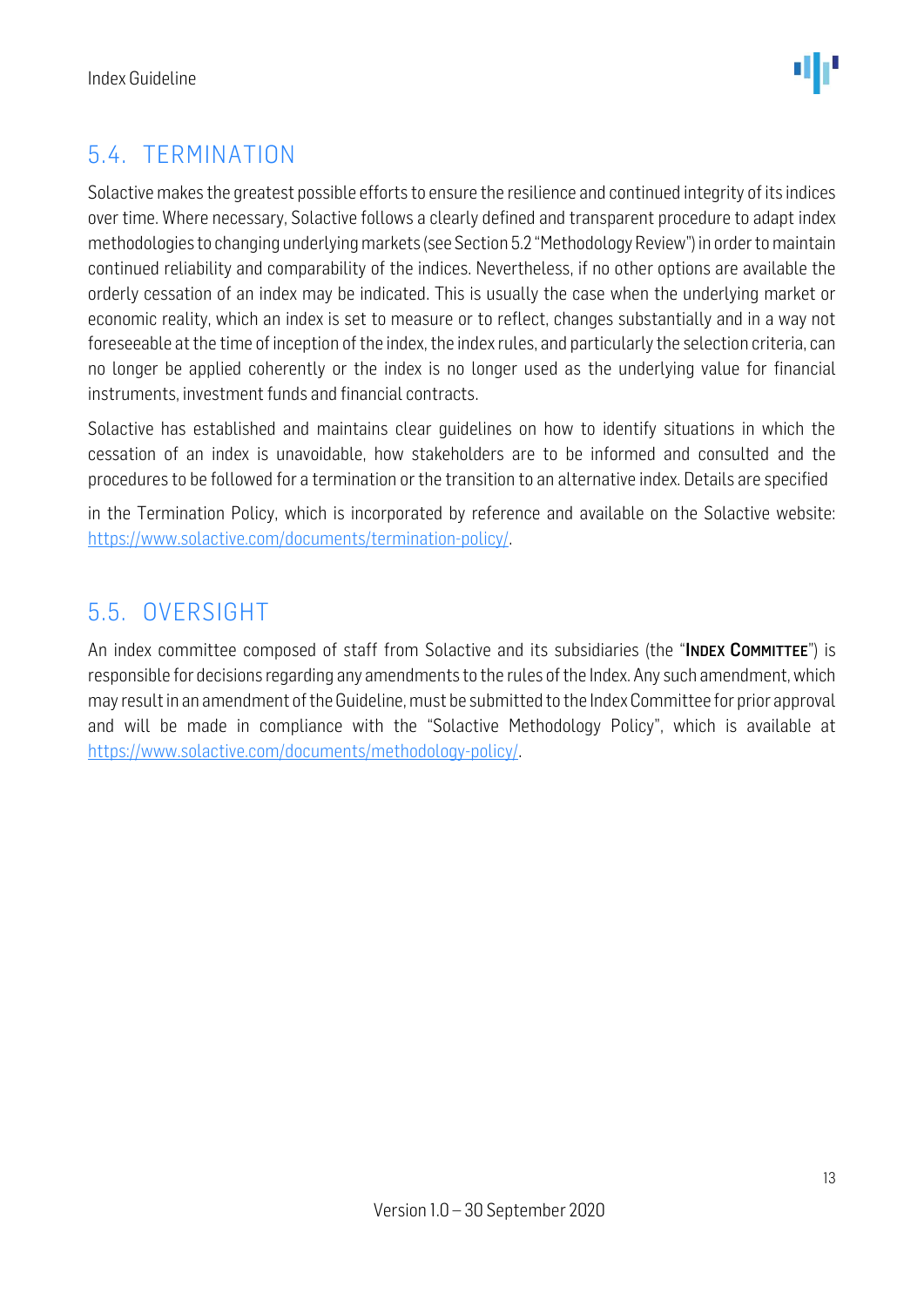### <span id="page-13-0"></span>6. DEFINITIONS

This section contains defined terms used throughout this GUIDELINE document.

"BASKET" shall have the meaning as defined in Section 2.2.

"BENCHMARK REGULATION" shall have the meaning as defined in Section "Introduction".

"BMR" shall have the meaning as defined in Section "Introduction".

"BUSINESS DAY" is a day on which New York Stock Exchange is open for general business.

"CALCULATION DAY" is a day on which New York Stock Exchange is open for general business.

"CLOSE OF BUSINESS" is the calculation time of the closing level of the INDEX as outlined in Section 1.4.

The "CLOSING PRICE" in respect of an INDEX COMPONENT and a TRADING DAY is a security's final regular-hours TRADING PRICE published by the EXCHANGE and determined in accordance with the EXCHANGE regulations. If the EXCHANGE has no or has not published a CLOSING PRICE in accordance with the EXCHANGE rules for an INDEX COMPONENT, the last TRADING PRICE will be used.

"EXCHANGE" is with respect to the INDEX and every INDEX COMPONENT, the respective exchange where the INDEX COMPONENT has its listing as determined in accordance with the rules in Section 2.

"GUIDELINE" shall have the meaning as defined in Section "Introduction".

"INDEX" shall have the meaning as defined in Section "Introduction".

"INDEX ADMINISTRATOR" shall have the meaning as defined in Section "Introduction".

"INDEX COMPONENT" is each security reflected in the BASKET.

"INDEX COMPONENT REQUIREMENTS" shall have the meaning as defined in Section 2.2.

"INDEX CURRENCY" is the currency specified in the column "Currency" in the table in Section 1.2.

"INDEX UNIVERSE REQUIREMENTS" shall have the meaning as defined in Section 2.1.

"INDEX UNIVERSE" is the sum of all financial instruments which fulfill the INDEX UNIVERSE REQUIREMENTS.

"LIVE DATE" shall have the meaning as defined in Section 1.3.

"OVERSIGHT COMMITTEE" shall have the meaning as defined in Section 5.5.

"REBALANCE DAY" is the last Business Day of March, June, September, and December.

"SOLACTIVE" shall have the meaning as defined in Section "Introduction".

"START DATE" shall have the meaning as defined in Section 1.3.

"TRADING DAY" is with respect to an INDEX COMPONENT included in the INDEX at the REBALANCE DAY and every INDEXCOMPONENT included in the INDEX at the CALCULATION DAY immediately following the REBALANCE DAY (for clarification: this provision is intended to capture the TRADING DAYS for the securities to be included in the INDEX as new INDEX COMPONENTS with close of trading on the relevant EXCHANGE on the REBALANCE DAY) a day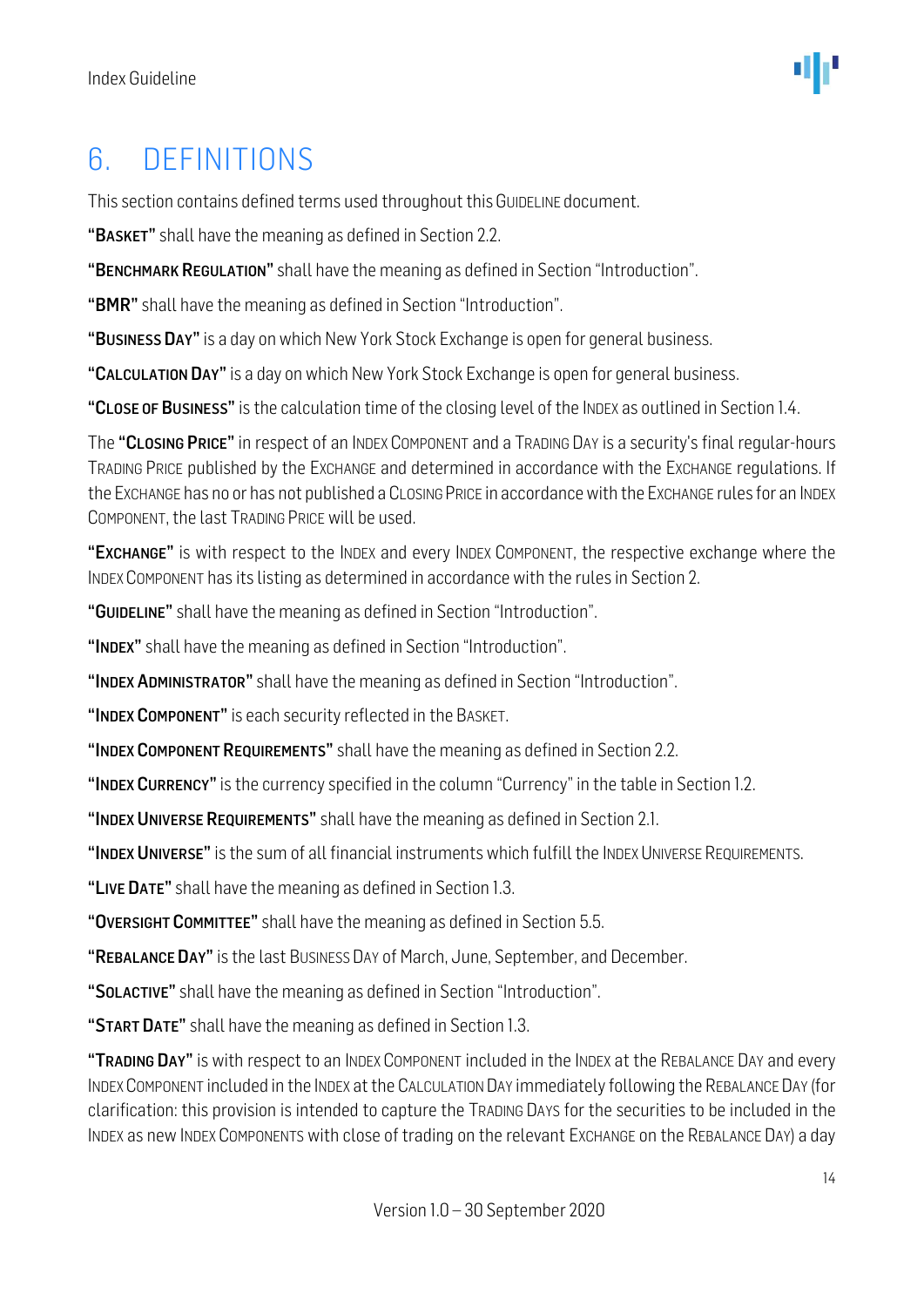on which the relevant EXCHANGE is open for trading (or a day that would have been such a day if a market disruption had not occurred), excluding days on which trading may be ceased prior to the scheduled EXCHANGE closing time and days on which the EXCHANGE is open for a scheduled shortened period. The INDEX ADMINISTRATOR is ultimately responsible as to whether a certain day is a TRADING DAY.

The "TRADING PRICE" in respect of an INDEX COMPONENT and a TRADING DAY is the most recent published price at which the INDEX COMPONENT was traded on the respective EXCHANGE.

"UNDERLYING INDEX" is an excess return Index of the BASKET over the 3-month USD Libor rate (as published on Thomson Reuters under the RIC USD3MFSR=, Bloomberg US0003M Index).